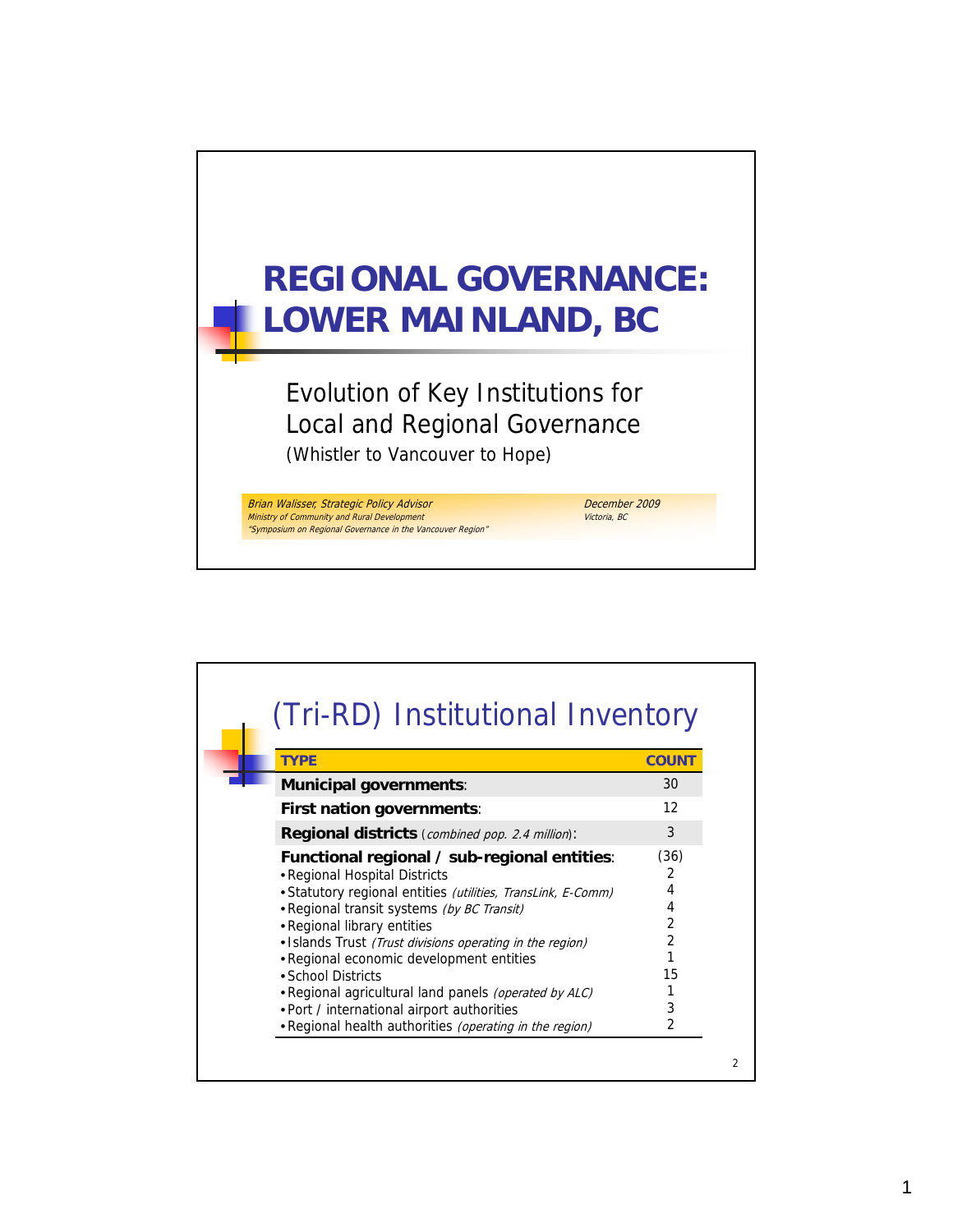

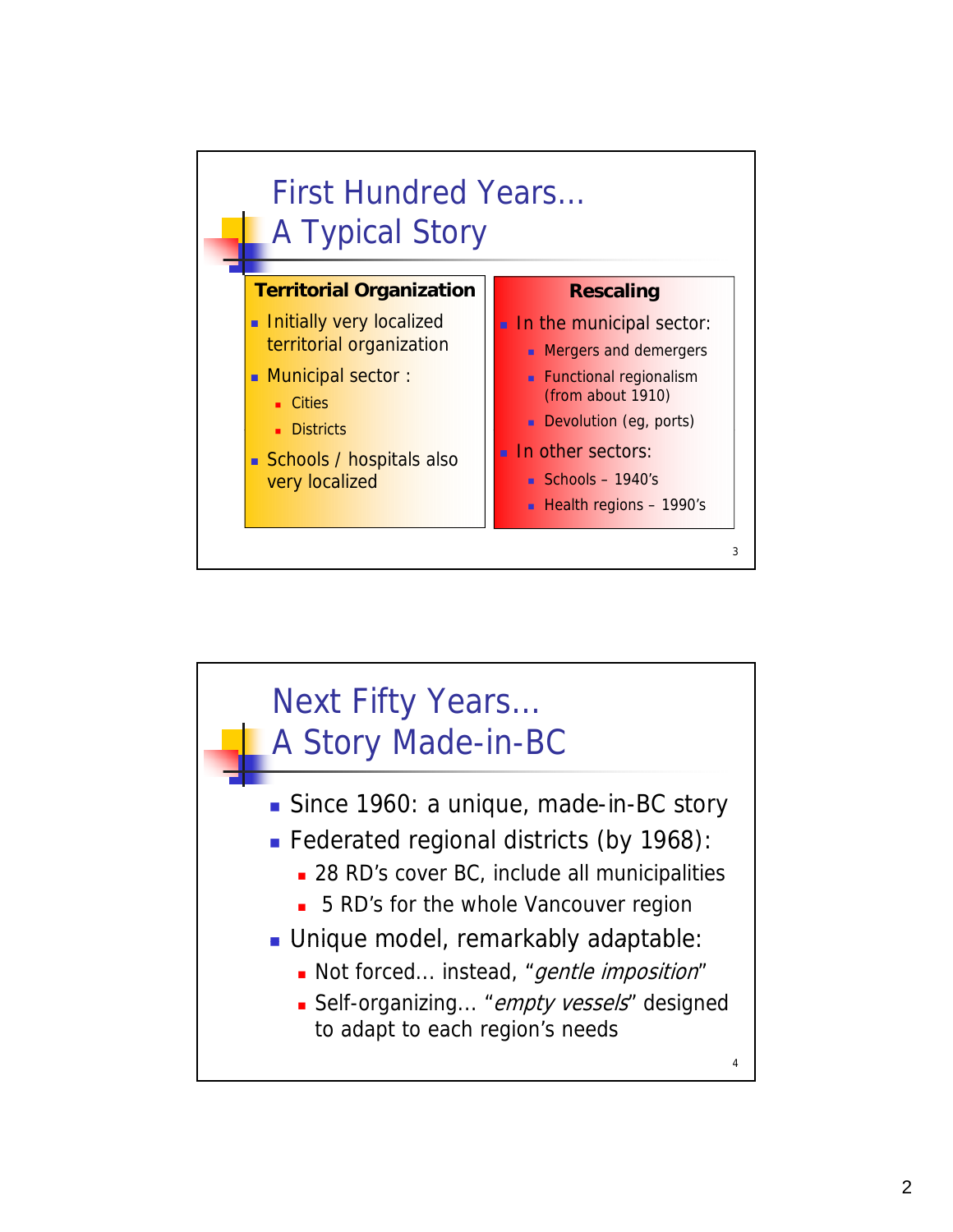## Regional Government Institutions (Since 1965)

- **In the Vancouver region: In the Vancouver**
	- **Institutional consolidation / separation co-exist**
	- Nothing has proven to be beyond change
- **Change in governmental institutions:**
	- Rationalization of boundaries: rescaling (eg, merger of Abbotsford/Matsqui, merger to create FVRD)
	- **Rationalization of functions : who does what?** (eg, agricultural land, air quality, regional planning)

5